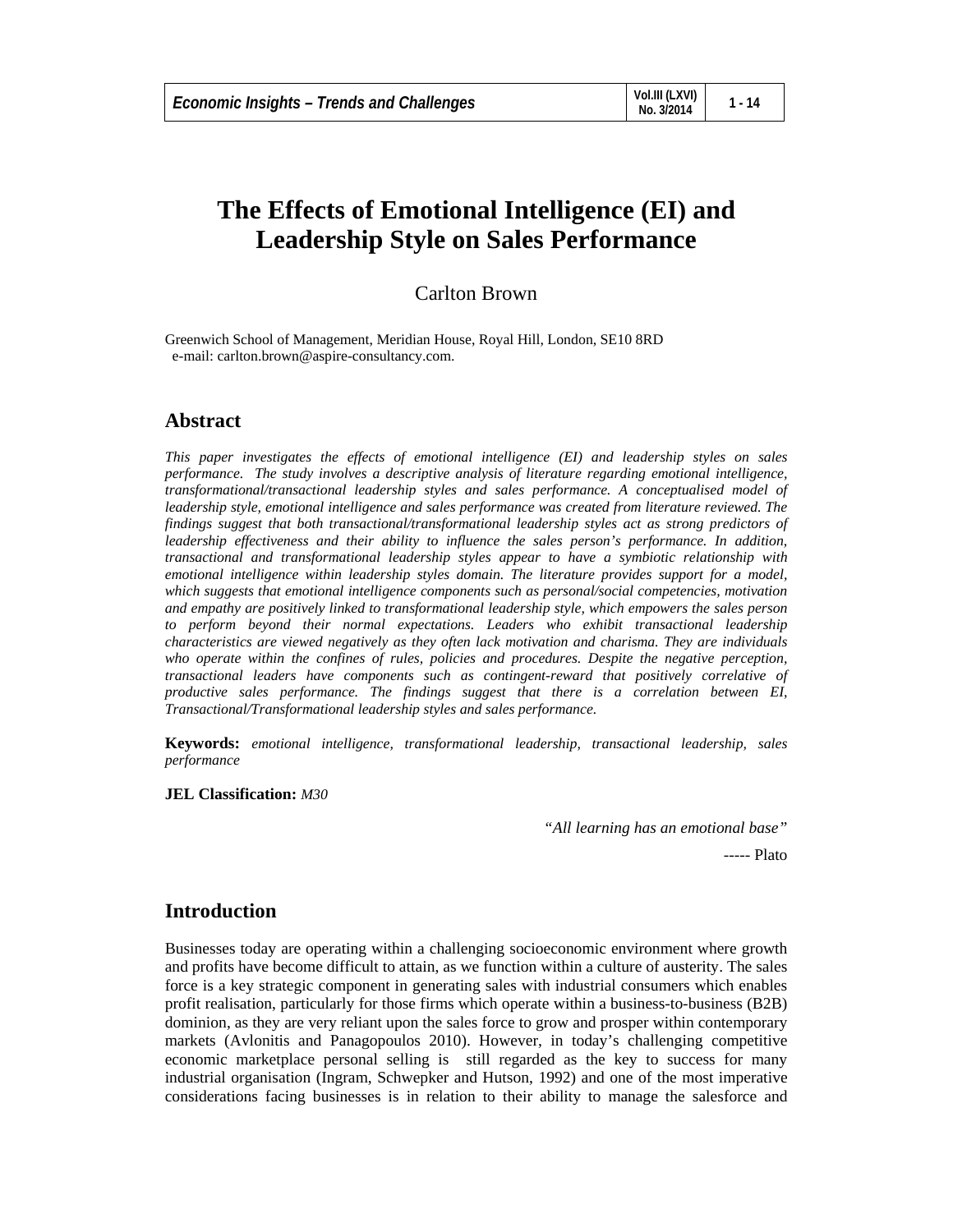improve their performance (Koshy and Sing 2010). According to the Economist (2009) the world is in the deepest recession since the Second World War and organisations' future success will stem from their leadership ability to influence and improve the performance of organisations; and this is of particular importance when contextualised within a sales environment (Humphreys, 2002). The sales function is critical in the success of the organisation (Mackenzie, Rich and Podsakoff 2001).

Leadership is not simple but a complex dynamic phenomenon, where a multitude of variables can influence and impact upon the leader's performance, which in turn can have such a profound effect on organisational performance (Bycio et al, 1995). The purpose of this paper is to understand the effects of emotional intelligence, leadership styles on sales performance and the primary objective will be to seek further insight that will lead to sales performance improvement through leaders understanding the effects of emotional intelligence and leadership styles. This paper will endeavour to examine the following questions:

- 1. Does Transformational or Transactional leadership style have an effect on sales performance?
- 2. How does emotional intelligence (EI) impact on leadership style and performance?
- 3. What is the relationship between sales performance, leadership and EI?

According to Kohli (1989), three taxonomies relate to a salesperson's performance:

- 1) Sales people characteristics and role perceptions (Churchill, Ford and Walker 1985; Mayer and Greenberg, 1964; Newton, 1973; Jolson, 1974; Dubinsky, 1980; Cron 1984)
- 2) Task characteristics (Teas and Horrell 1981; Sujan, Sujan & Weitz 1986; Moncrief, 1986)
- 3) Supervisory behaviours (Churchill, Ford and Walker, 1975; Dietz, Verbeke, Verwaal, 2011).

The role of leadership refers to supervisory behaviour in relation to their ability to influence the sales performance. Task characteristic and emotional intelligence are linked to supervisory behaviours as well as sales person's characteristics. Handy (1993, pp. 118) posited that leadership within groups of people and within organisations will always be the vital component in the effectiveness of the organisation as they make things happen (Churchill, Ford and Walker, 2006, Chonko, Griasaffe, Jaramillo and Roberts, 2009).

Leaders are conceived as catalyst for change. They are the individuals who have the capacity to enhance, maintain or hinder a salesperson's performance dependent upon the leadership style that they exhibit (Humphreys, 2002). Leaders also have the propensity to ignite passion and a deep desire that brings out the best in each one of us (Goleman, Boyatzis and McKee, 2002). Sales managers are responsible for the performance of the sales team and for achieving the organisational objectives, leaders who have the predisposition to motivate the salesforce into action and create an environment where they feel compelled to do their best work are more likely to yield a better performance from their subordinates. Thus, effective selling has many widespread features that are in common with leadership, (Bass 1997), both roles require the leader and the salesperson to try to modify or influence the decisions or perceptions of the buyer or their subordinates (Bass 1997).

Therefore, the leaders' role in this context is to ensure that they have the capability to influence the behaviour of the salesperson in order to accomplish their tasks and objectives (Jobber and Lancaster 2006, pp. 413). There it is generally accepted view that leaders are responsible for the strategic direction and mobilisation of their teams in order to achieve the organisational goals. This notion is in contrast to (Goleman, Boyatzis and McKee, 2002) postulation where they contend that the key to a leader's success is determined by how well they can activate the emotions within others, as this will determine how well the task is accomplished. As a result, the literature review will set out to examine the effects of leadership styles, emotional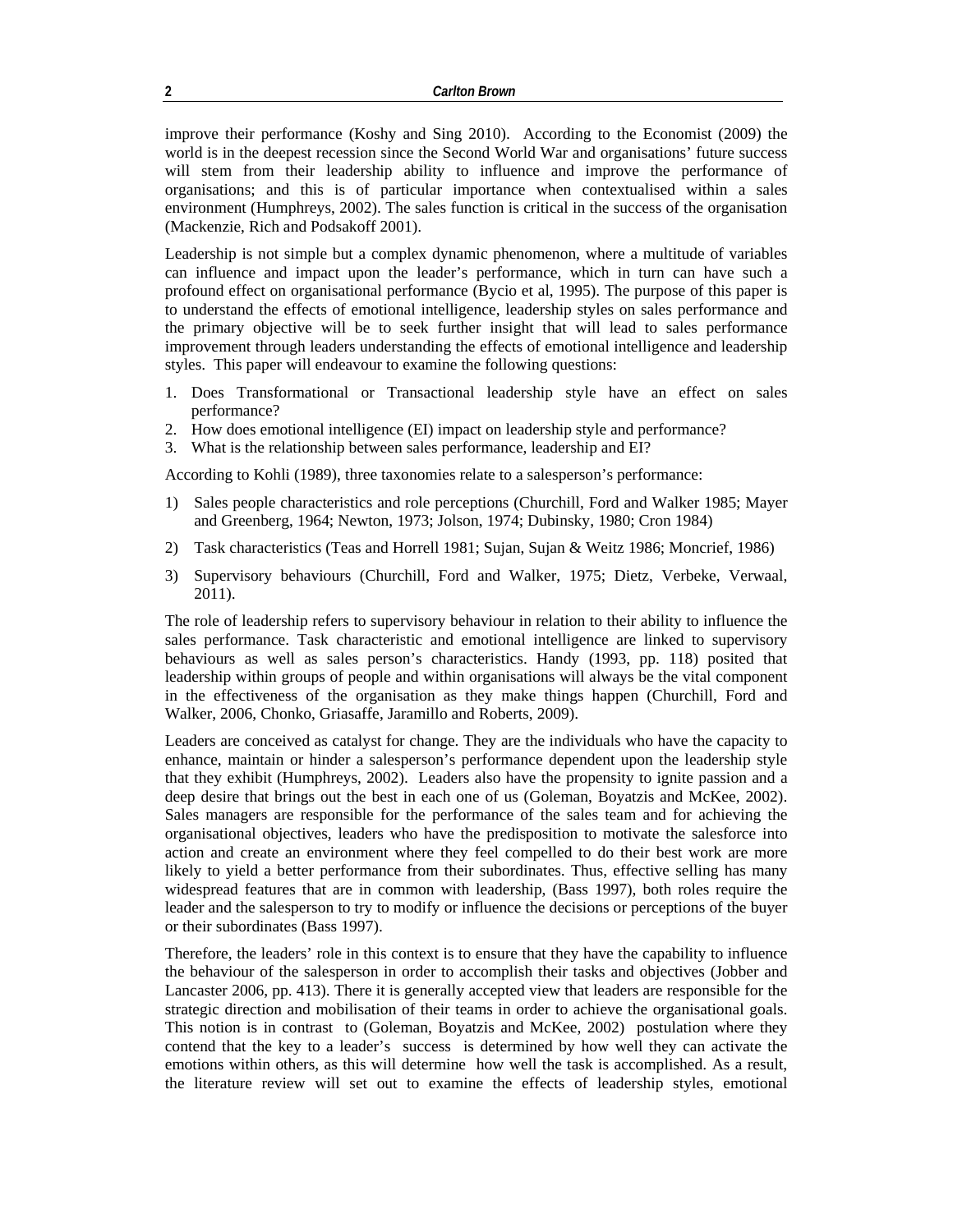intelligence, and sales performance. This paper will also present a conceptualised model between emotional intelligence, leadership styles and sale performance.

# **Literature Review**

The literature review presented within this paper examines three separate and interdependent elements: leadership styles, emotional intelligence and sales performance. The following section will deal with each of these facets, as conceptual model will be derived from them.

#### **Leadership**

Leadership for many years has been the subject of much debate (Barnard, 1938, Handy 1982, Dulewicz and Higgs, 2003, Partington, 2003, Goleman, Boyatzis & McKee 2002) and the connections between leadership and performance (Bycio, 1995). There are many schools of thoughts covering leadership, early theorists discussed leadership in terms of traits, which seeks to understand which personality characteristics denotes a successful leader (Mahoney et al 1960; Argyris, 1955) the principal belief of the traits theorist is that leaders were "born" and not "made" (Stodgill,1948). Trait theorists focus their attention on the qualities that are required to be an effective leader (Cole 1999) despite substantial academic attention it has been difficult to arrive at a set of characteristics or traits that identify effective leaders. Handy's (1993) research analysed over one hundred studies pre-1950 in order to establish some common traits or characteristics. However, during the process Handy (1993) was only able to establish five percent correlation between the characteristics within each of the studies, which demonstrates the multifaceted nature of leadership but also recognising the difficulty enshrined in traits theorisation of leadership.

Style theorists in contrast to the trait theorist, are of the opinion that it is the behaviour of the leaders rather than the characteristics that determine how people perform within their work environment (Cole 1999). Leadership style has been expressed in terms of transactional, versus transformational, autocratic versus democratic style of leadership. The challenge for traits theorists is their inability to validate those characteristics (Stodgill, 1948, Ogbonna 2000), which subsequently led to the emergence of style theory of leadership (Likert 1961), which focuses on the behaviour and style of the leader. Both style and trait theorists have endeavoured to establish a "one cap-fits all philosophy" or as described by (Ogbonna, 2000, pp 767) the "one best way of leading" approach. This contributed to the introduction of the contingency and situational theories because of the inherent perceived limitations of this approach. The basic tenet is that situational factors play a critical role in the efficacy of a leadership role (Mulins, 1999) which results in another shift of emphasis from style and traits theories to contingency theory (Fiedler, 1967; House, 1971).

Personality, emotional intelligence and competencies have a tendency to influence in various degrees the performance of the leader and of the salesforce. The ability to influence a salesperson's performance is commonly associated with variety of factors (Churchill et al 1985; Churchill et al 1985; Goleman et al 2002; Churchill, Ford and Walker 1977; Bass, 1995; Spiro and Perrault 1979):

- o Role variables;
- o Skills;
- o Motivation;
- o Personal factors;
- o Aptitude;
- o Organizational/environmental factors;
- o Motivation;
- o Leadership;
- o The environment and culture of the organisation.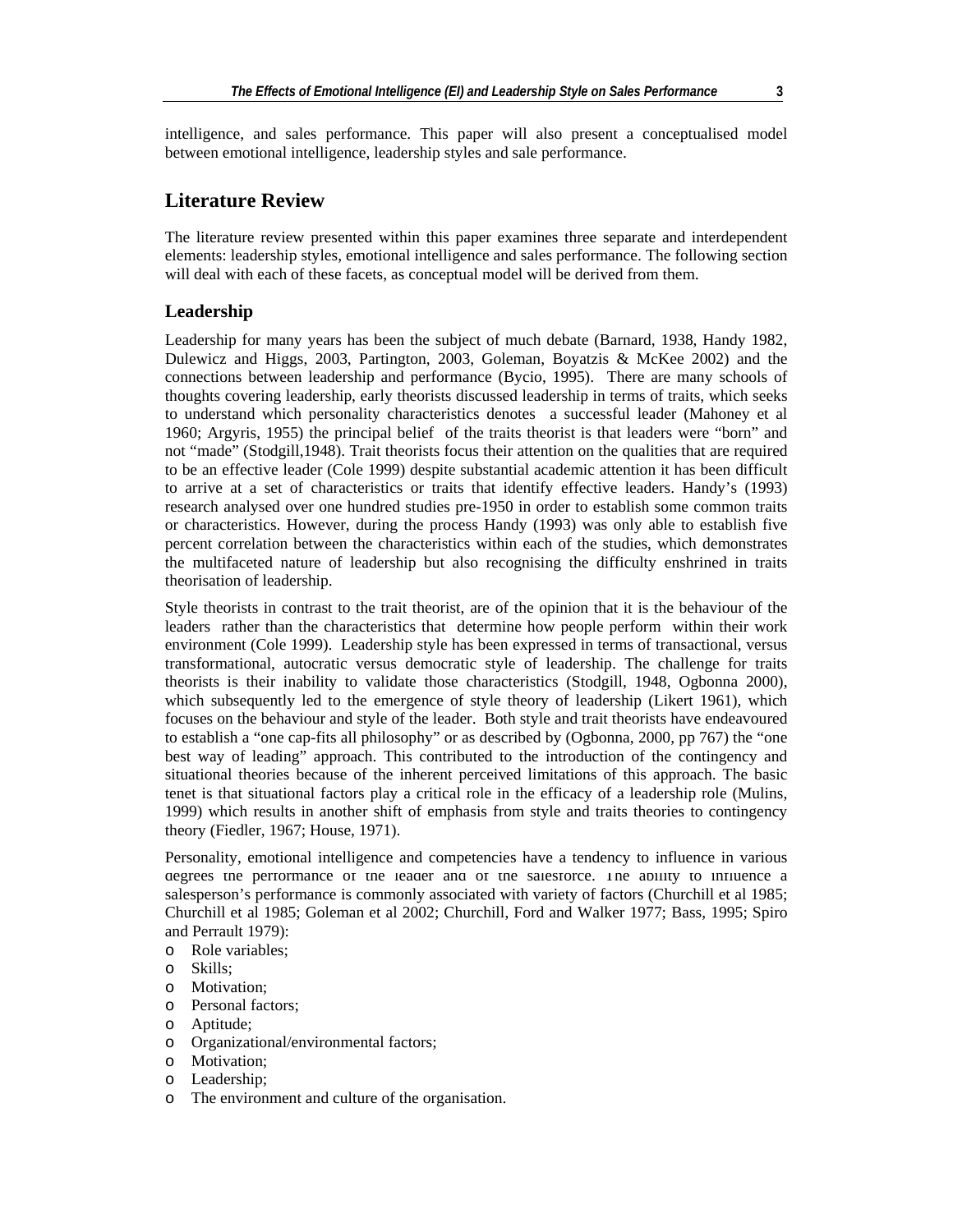Leaders who have the tendency to motivate the salesforce (subordinates) into action can create an environment where they feel compelled to do their best. This will more likely yield a better performance from their subordinates. Effective selling has many common features that are in congruence with leadership (Bass 1997); both roles require the leader and the salesperson to try to modify or influence the decisions or perceptions of the buyer or their subordinates Bass (1997). Leaders are also required to be cognisant of the emotional disposition of their followers and their customers, so that they are equipped to manage them in such a way that it may influence a positive outcome, better sales performance and more favourable decision from a buyer. Ashforth and Humphrey (1995) argue that emotions are inseparable from an organisation work setting. The attitudes and behaviours of effective salespeople are aligned to the attitudes and behaviours of an effective leader (Bass 1997). How well the emotional temperament of a salesperson is managed will determine the leader's level of effectiveness. Goleman et al (2002, pp. 3) postulates that great leaders ignite our passion and they inspire the best in us through tapping into and working through our emotions.

According to (Cole 1999) leadership is a dynamic process within a group whereby an individual influences others to contribute voluntarily to the achievement of group task in a given situation. This would suggest that the leadership role involves directing groups or individuals towards the attainment of a specific objective. In addition, they need to be adaptable by utilising different leadership styles that guide and influence other people's behaviour, due to the dynamic nature of the relationship. According to (Handy 1993, pp. 100) there are some general assumptions made in relation to effects of leadership (1) employees will work harder (2) they become more productive (3) employees improve their performances (4) recognition that different leadership styles yield different results in relation to performance. The role of the sales manager is to affect change in attitudes, behaviours and performance outcomes by creating a positive working environment where employees are happy, have clear expectations about their roles, which give rise to a greater level of commitment resulting in increased levels of motivation (Chonko, Griasaffe, Jaramillo and Roberts, 2009). The sales manager's actions can fundamentally affect the performance of the salesperson (Mulki, Jaramillo and Locander 2005). They also responsible for creating the organisational cultural norms that according to Schein (1985) are the shared set of assumptions, values and beliefs. Consequently, Figure 1 (conceptual model of leadership & emotional intelligence on sales performance) has been derived from the literature reviewed.



**Fig.1.** Conceptual model of leadership & emotional intelligence on sales performance Source: made by the author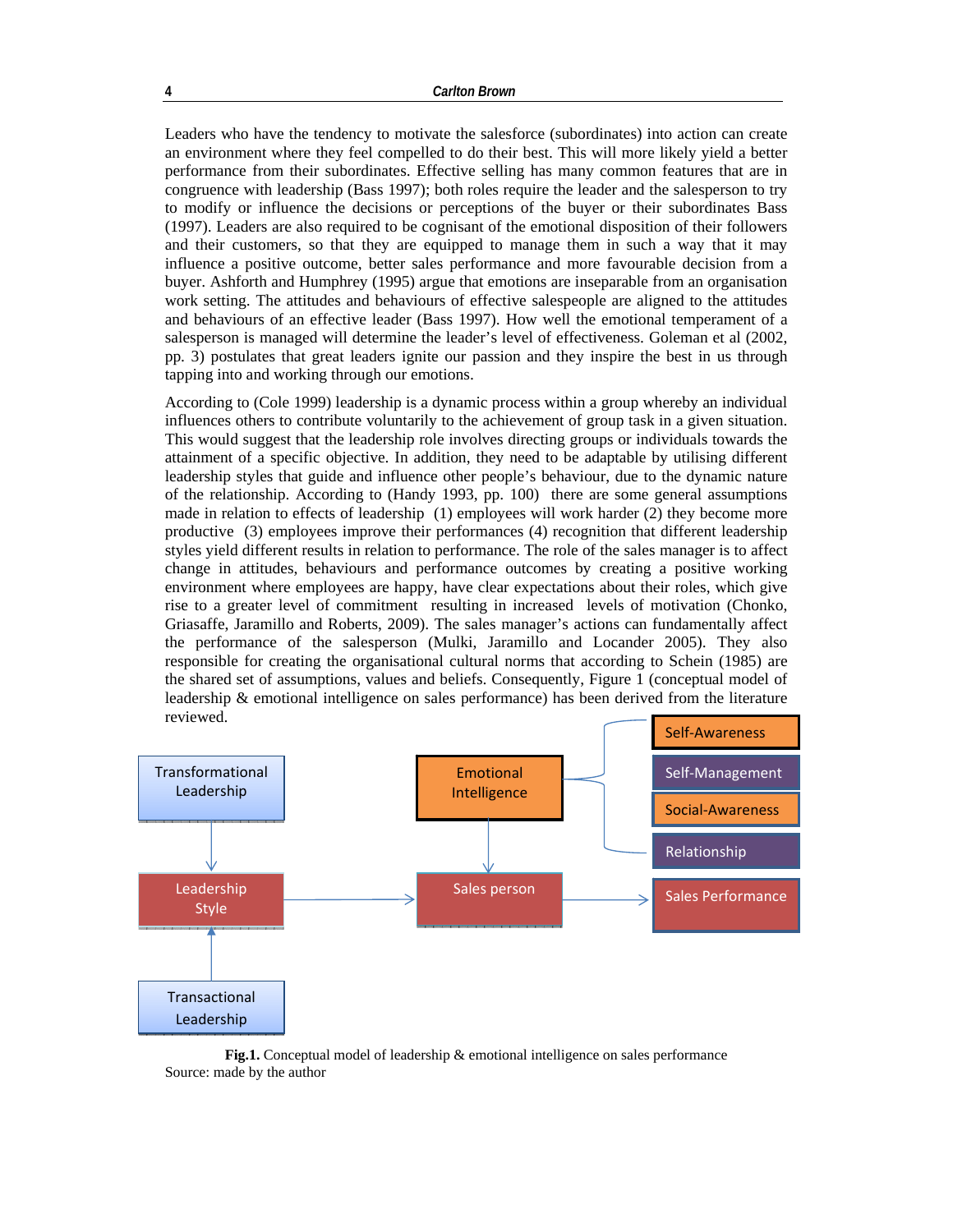### **Leadership style**

Leadership style is the focus within this review, specifically transactional and transformational leadership styles (Adair, 1983; Slevin 1989; Hershey and Blanchard 1988). Leadership style assumes the adoption of a particular style, stance or behaviour, which will transform a leader and create a new set of behaviours within the leaders so that they can become more effective. In essence an effective leader can be constructed (Muller and Turner, 2005), effective being defined by task, people and performance. Leadership has been discussed in many ways, which include contingency theory (Fielder, 1967; Robbins 1997), leadership style (Adair 1983; Hershey & Blanchard 1988; Slevin, 1989), leadership traits (Kirkpatrick & Locke 1991; Turner 1999), charismatic leadership (Bass 1990) and emotional intelligence (EI) leadership (Goleman, Boyatzis & McKee 2002). Nevertheless, this review focuses on two main styles of leadership as they affect salesperson's performance. According to Mackenzie, Rich and Podsakoff (2001) there are two ways in which transformational leaders differs from transactional leadership. The first relates to the process in which the leaders attempt to engage and influence their followers, customers and subordinates. Secondly, transformational leaders recognise that trying to motivate and influence the behaviours of their followers can only be achieved by focusing on their inherent values, aspiration and goals in order to derive a greater level of performance. As noted by Kuhnert and Lewis (1987) transformational leadership becomes possible when the leaders' followers change their attitudes and belief and adopt the leader's internal standard (values). This view is also consistent with Bryman (1992) who suggests that the transformational leader's goals and aspirations need to be congruent with that of the follower and become aligned and this synergy will increase the likelihood of a more favourable performance outcome.

This is in contrast to the transactional leadership style that is synonymous with compliance of rules, policies and procedures (Kelman, 1958) and on effort and rewards, which is contingent upon the follower's performance. According to Fetter, Mackenzie, Moorman and Podsakoff (1990) transformational leaders are able to motivate their followers to perform over and above expectations by providing aspirational goals, articulating a vision and becoming suitable role models. This juxtaposes the transactional leader whose behaviour focuses on contingent reward and punishment behaviour. There is an inherent dissonance which comes out of the literature, transactional and transformational leadership are uniquely different, however their traits can be simultaneously displayed and co-exist within the same leader (Mackenzie, Rich and Podsakoff 2001). Transactional leadership style is prevalent within business environment (Bass, 1985) and this would suggest that the majority of leaders engage within transactional forms of leadership behaviour, which is contingent upon performance and reward. Notwithstanding, the exceptional leader goes beyond this behaviour and engages in transformational leadership behaviours in order to become more effectual (Mackenzie, Rich and Podsakoff 2001). It is contended that although transactional and transformational leadership roles are antithetical, they can in fact be regarded as symbiotic.

#### **Transformational Leadership (Performance)**

Transformational leaders are regarded as charismatic; they engage their followers through the employment of visionary skills and their ability to inspire others. Channer and Hope (2001) have described transformational leaders as leading others through inspiration and enthusiasm as opposed to ordering and instructing, whereby they are stimulating their intellectual and emotional response, which activate a positive vision within the follower. As a consequence they are respected, admired and trusted (Humphreys 2002). Various scholars have posited that the significant attributes of a transformational leader is their ability to create an environment where their followers perform "beyond expectations" (Burns, 1978; Bass 1995; House and Shamir, 1993; Fetter, Mackenzie, Moorman and Podsakoff, 1990).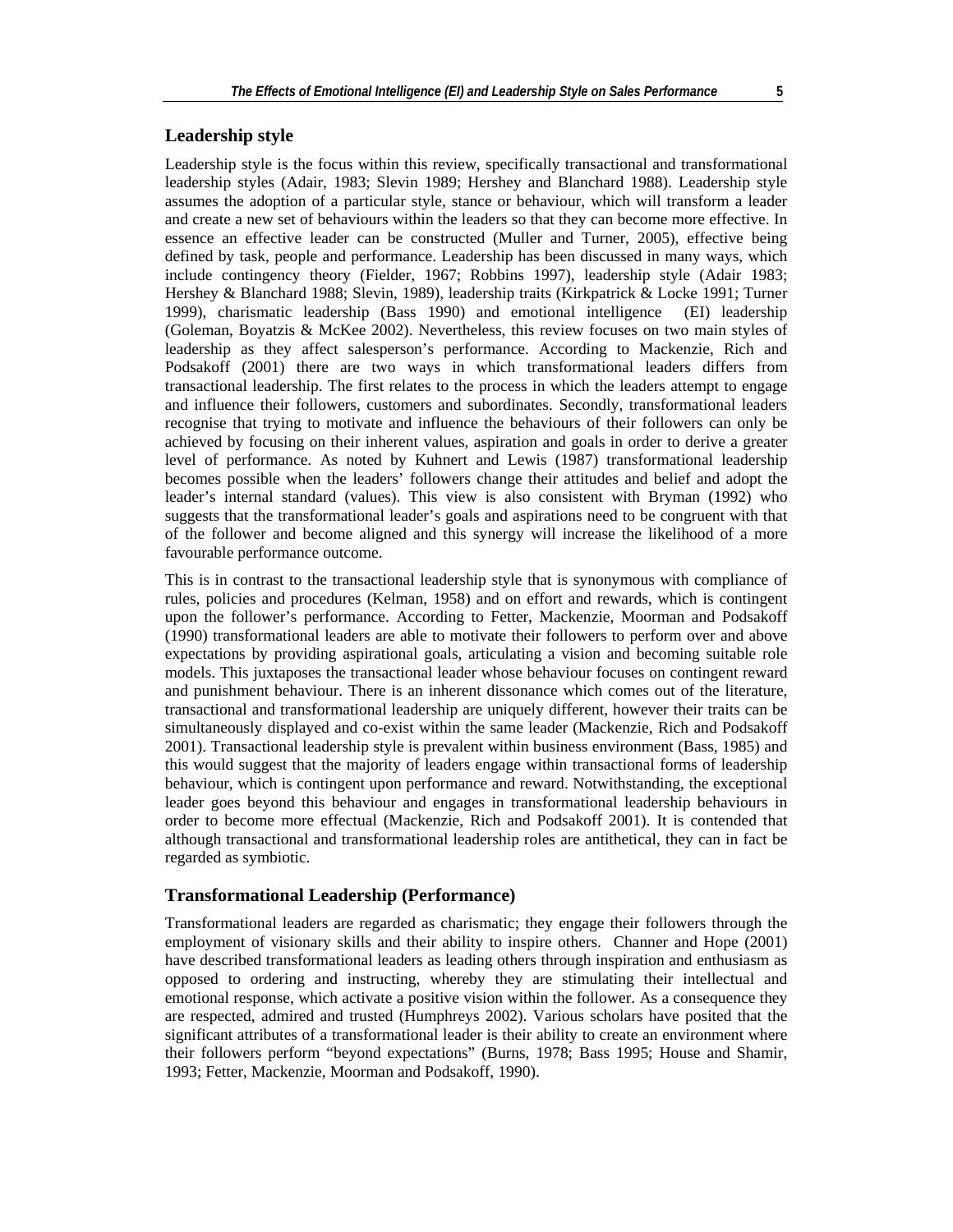Sales people have a variety of tasks to carry out during the completion of their roles, however, the one which resonates most with sales people is in regards to sales performance which is commonly defined and associated with sales volume or productivity (Brown and Paterson 1993). Leaders are also required to create an environment where sales people can exceed expectations, which is vital to the success of the firm (Mackenzie, Rich and Podsakoff 2001). The sales environment is considered as competitive, demanding and requires the sales person to perform at agreed levels by the organisation. Sales people's behaviour can be moderated through their cognition, beliefs and emotions. Selling and performance engenders a large degree of stress relative to other roles and they have a higher propensity to encounter substantial emotional demands (Chonko, Howell and Bellinger 1986). The transformational leaders are well placed to tackle these emotional encounters and to be effective within these circumstances as they reduce stress and burnout (Bass, Seltzer and Numerof 1989).

## **Transactional Leadership (performance)**

The term transactional denotes to receive something in exchange for something else or commonly referred to as contingent-reward system. The dynamic relationship between a transactional leadership style and a follower is one of exchange; this is where there is an implicit or explicit offer of exchange between the manager and employee and a promise of reward in return for good performance (Bass, 1985) or for something of value (Humphreys 2002). This symbiotic relationship and contribution required by each party is both understood and compensated (Burns, 1978).

Transactional leadership style is predominant within business (Bass, 1985) and largely within the sales environment where the core objective is for the sales person to produce sales, for which they are rewarded through commissions, bonuses, and incentives in exchange. Contingent reward behaviour is noted to be positively correlate with the subordinate's performance (Avolio et al 1998). There has been a plethora of literature relating to leadership style and sales performance (Sujan et al 1988; Jaworski and Kohli, 1991). Historically this has been contextualised with the transactional leadership paradigm until Bass' (1985) consideration regarding transformational leadership. The notion that transformational leadership style will enhance a sales person's performance has been noted in the conceptual articulation (Dubinsky et al, 1995; Jolson, 1996). However, despite the hypothesis that transformational leadership enhances sales performance, the findings have not been supported empirically (Dubinsky et al, 1995).

#### **Emotional Intelligence (EI)**

There are factors that resonate with leadership style, performance and behaviour, namely emotional intelligence (EI) or emotional quotient (EQ). The term emotional intelligence (EI) was first coined by Mayer and Salovey (1990) in which they suggested that EI was a mental process where previously independent variables such as thinking and feeling work in partnership. George (2000) asserts that EI is the degree in which emotions are cognitively managed. Stein (2009) on the other hand defines EI as the ability to "tune in to the world, read situations and to connect with others whilst taking charge of your own life". Salovey and Mayer (1990) originally described emotional intelligence as social intelligence. This resonates with the capacity to analyse the feelings and emotions of one's self and of others and to utilise the knowledge to shape person's thinking and actions consequently.

Sales managers will often recruit sales people dependent upon a multitude of different criteria such as character, personality, experience, skills and intelligence (IQ). These factors are often considered to be key characteristics in relation to supporting the recruitment decision of a sales person. According to Cherniss (2000) IQ alone is not a very good predictor of job performance and this assertion was further reinforced by Hunter and Hunter (1984) who contend that IQ will only account for twenty-five percent of the variance in relation to someone's performance.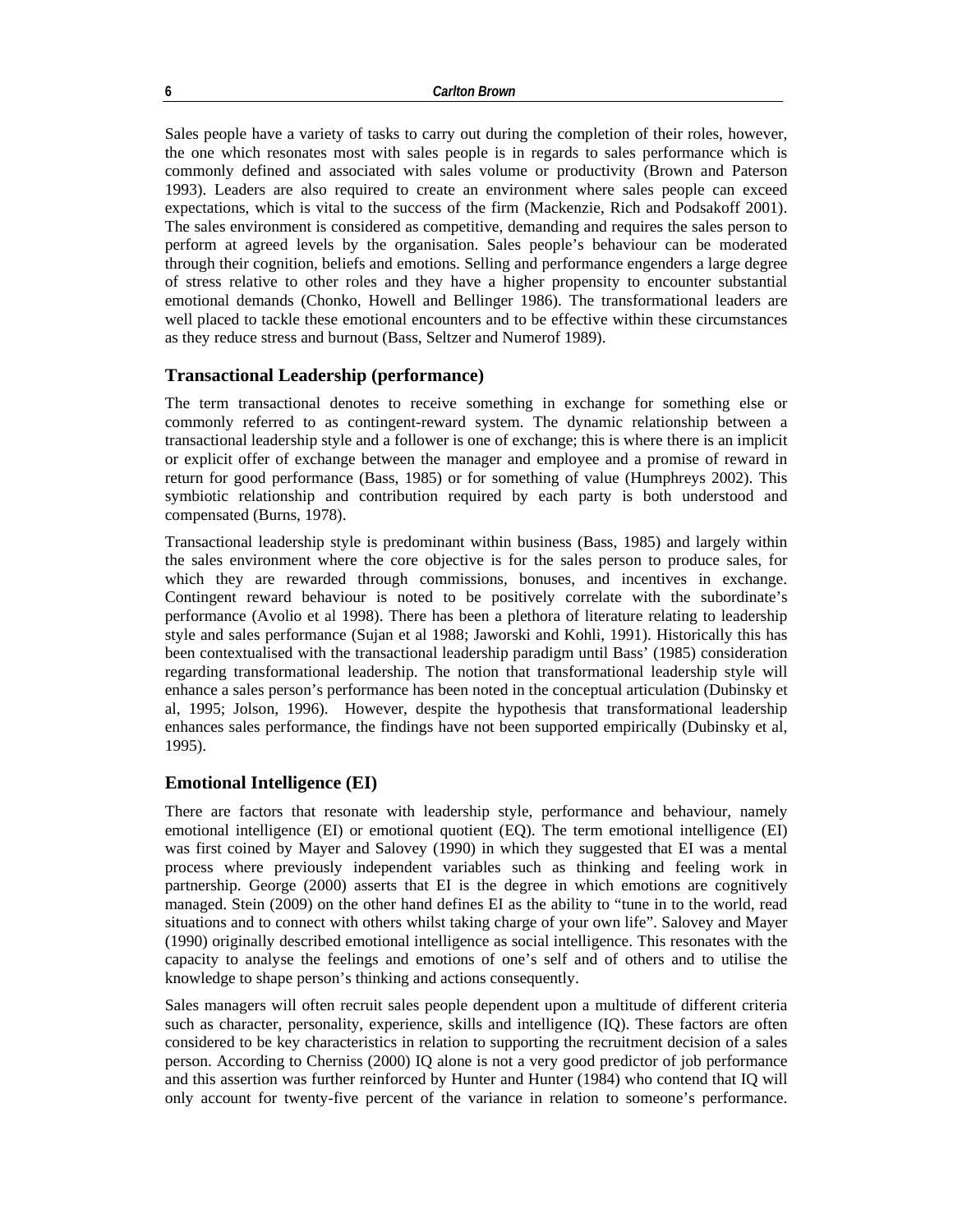According to Cherniss (2000) the pace of change continues to increase through the world of work where there are greater expectations and demands placed upon a person's cognitive, emotional resources and consequently these set of tools will become more pertinent in today's dynamic working environment.

The role of the sales person and leader is extremely challenging. They both operate within a complex, demanding and dynamic working environment where they are prone to experience an array of different emotions through their various interactions with customers, suppliers and managers. Emotions can become highly intense and can on occasion become a disruptive influence within a work environment. They can also have a real significance impact for "getting work done" (Goleman, Boyatzis & McKee 2002, pp. 12). This means understanding emotions and becoming more emotionally intelligent will enable leaders, sales people and followers to become more effective within the workplace. Positive emotions are more likely to be displayed, when the salesperson/leader is achieving their organisational goals and objectives as juxtapose to negative emotions, which are likely to be displayed or exhibited when performances are below the required standard. This is conditional upon where the salesperson/leader is on the sales performance spectrum, the degree and context of the emotion will determine the sales persons-leaders performance. Goleman, Boyatzis & McKee (2002, pp. 12) argue that the length, type and degree of emotional preponderance will determine the individual emotional response. Emotional response can manifest themselves through the leader-follower cognition, behaviours, and actions and through their general disposition (mood). Thus, "when people feel good they work at their best and feeling good lubricates mental efficiency (Goleman, Boyatzis & McKee 2002, pp. 14)" and there is a greater probability of a better performance.

Bass (1997) postulates that within the dynamic relationship between the salesperson/buyer and the leader/follower interaction the leader and the salesperson are both attempting to achieve the same objective, which is to endeavour to influence a positive outcome, this may result in a change in the behaviour, cognition or decisions of the buyer/follower. The degree of emotional intelligence awareness displayed by the leader-follower will not only determine their relationship but also their performance. The development of emotional intelligence acuity supports a leaders' ability to become more effective within their role (Goleman, Boyatzis  $\&$ McKee 2002, pp. 38), which in turn results in a more effective performance from the leader.

Although there are other theorisations of EI (Salovey and Mayer, 1997; Bar-On (1997), however, within the context of this paper, we focus on Goleman (1998) model of EI as the basis of the development of the leadership and emotional intelligence debate as it encapsulates the traits within the other models. Goleman (1998) energetically articulates that emotional intelligence is a prerequisite for successful leadership. In this vein, it is sought in this paper to understand the dynamic relationship between transformational and transactional leadership styles in regards to IE from Goleman's (1988) perspective. Figure2: Emotional Intelligence Competencies illustrates the dimensions of Goleman's (1988) EI schemata.

The below figure illustrates Goleman et al (2002) and Goleman (1988) conceptual construct of emotional intelligence as well as associated emotional competencies, constructs and competencies, which come under four classifications: (1) Recognition of one's emotions (2) Recognition of emotions in others (3) The regulation of emotion in oneself (4) The regulation of emotion in others. In the following paragraphs, these four domains of EI will be discussed in turn.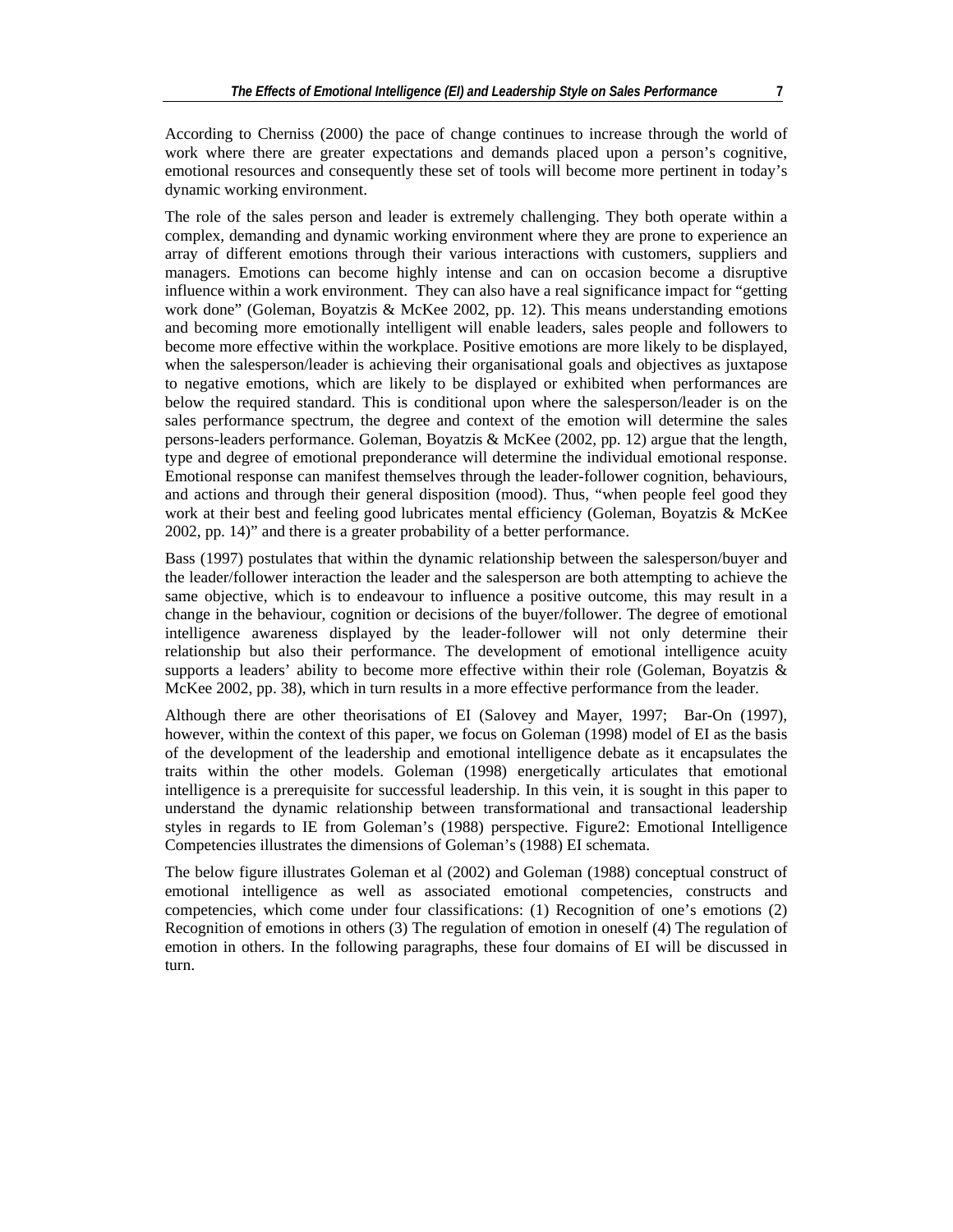|            | <b>Personal Competence</b>                                                                                                                           | <b>Social Competence</b>                                                                                                                                                                                              |
|------------|------------------------------------------------------------------------------------------------------------------------------------------------------|-----------------------------------------------------------------------------------------------------------------------------------------------------------------------------------------------------------------------|
| Recognitio | <b>SELF-AWARENESS</b><br><b>EMOTIONAL SELF-AWARENESS</b><br><b>ACCURATE SELF-ASSESSMENT</b><br><b>SELF-CONFIDENCE</b>                                | <b>SOCIAL-AWARENESS</b><br><b>EMPATHY</b><br>$\bullet$<br>ORGANIZATIONAL AWARENESS<br>٠<br><b>SERVICE</b>                                                                                                             |
| Regulation | <b>SELF-MANAGEMENT</b><br>EMOTIONAL SELF-CONTROL<br>TRANSPARENCY<br><b>ADAPTABILITY</b><br><b>ACHIEVEMENT</b><br><b>IMITATIVE</b><br><b>OPTIMISM</b> | <b>RELATIONSHIP MANAGEMENT</b><br>INSPIRATIONAL<br><b>INFLUENCE</b><br>$\bullet$<br>DEVELOPING OTHERS<br>٠<br>CHANGE CATALYST<br><b>CONFLICT MANAGEMENT</b><br>$\bullet$<br><b>BUILDING BONDS</b><br><b>TEAM WORK</b> |

**Fig. 2.** Emotional Intelligence Competencies

Source: made by the author

#### **Self-Awareness**

Emotional intelligent individuals are cognisant of their emotions and the way in which they respond and perform in respect of them. They maintain awareness in regards to the way they behave (Averill, 1980). The foundation of self-awareness is one of self-recognition; the ability to recognise that one's own emotions will either constrain or empower one's own emotional response but also the emotional responses within others (Goleman et al 2002). The ability to maintain a level of awareness is key, particularly in regards to buyer/seller, leader/follower relationship and team related issues as it enables leader/follower to identify, resolve and manage emotional issues earlier, so that they do not become protracted or detracted from the performance objectives of the organisation (Ammeter et al, 2003). According to Bradberry and Greaves (2009, pp. 26 ) self –awareness is so critical in relation to job performance and it has been noted that eighty-three percent of people who were high in self-awareness are top performers compared with just two percent who are bottom performers. Self-aware individuals have the capacity to influence, change and alter their own behaviour and the behaviour of others. However, this is contingent upon their reactions to an emotional response (Eisenberg and Fabes, 1992; George, 2000).

Goleman et al (2002, pp. 40) maintain that the most compelling sign of a self-aware individual, are those people who take the time to self-reflect and take time to make decision. Followers/leaders who are not irrational or impulsive and who have the ability to reflect will be able to act with a sense of "conviction and authenticity" (Goleman et al 2002, pp. 40). Selfawareness is a skill that can be acquired; however, it is about understanding one's internal drivers, the triggers that motivate us. Leader-follower who has a greater sense of self-awareness will have a greater propensity to achieve their goals within their work or personal environment, as they understand the motivational trigger that drives them to achieve (Bradberry and Greaves 2009, pp 25).

#### **Self-Management**

Self-awareness refers to a leader-follower capacity to keep their emotions under control and to retain a calm disposition (polychroniou, 2009) both internally and externally regardless of the nature or unpredictability of the situations in which they encounter, within a social or work setting. Goleman et al (2002, pp. 45) postulate that failure to understand our feelings will result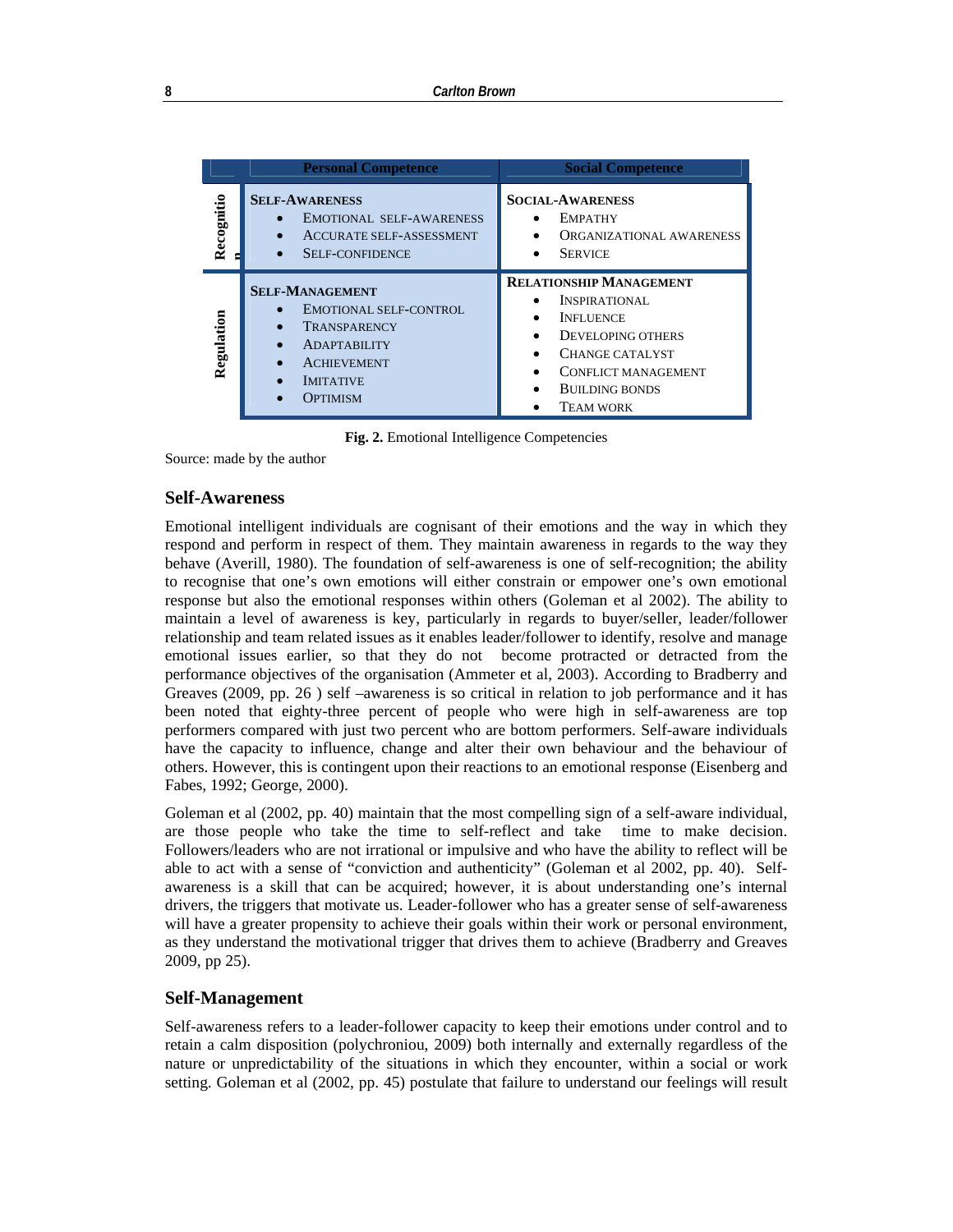in the individual losing control of their emotions. Goleman et al (2002) also argue that positive emotions such as enthusiasm, excitement and jubilation are acceptable emotional states. As juxtapose to negative emotions such as anger, rage and anxiety, as these emotions tend to dominate an individual emotional state and these emotions can become all-consuming, which can overwhelm the leaders-follower brain capacity to "focus on the task in hand." This usually affects negatively the performance of the leader-follower or buyer/seller.

Leader-follower who is effectual at self-management is more likely to have a greater propensity to sustain a positive and optimistic disposition, and as a result, they can have an infectious effect on others (Goleman et al 2002, pp. 46; Bradberry and Greaves, 2009, pp. 25). Leaders-followers who have the ability to manage their internal emotions will be conditional upon their selfawareness. Self-management is the materialisation of what happens when you act or do not act upon your emotional response (Bradberry and Greaves, 2009, pp. 32). Goleman et al (2002, pp. 45) suggest that failure to know what you are feeling, disables one's ability to manage those feelings and inevitably our emotions will take control of us.

#### **Social-Awareness**

Social-awareness relates to an individual's ability to be cognisant of the emotions of other people who they share the same environment with, and to become emotionally adept at understanding how someone else is feeling or thinking. Goleman et al (2002, 48) describe social-awareness as empathy, a person's ability to attune themselves with how another person is feeling. The Oxford Dictionary (2012) defines empathy as "*the ability to understand and share the feelings of another*". The ability to empathise enables a leader-follower to make emotional connections that resonates with another person, these connections according to Goleman et al (2002, pp. 49) create a positive atmosphere which can create an aspirational sense of optimism about a better future. Empathy is regarded as the fundamental component of social awareness (Goleman, 2002, pp. 50; Bradberry and Greaves, 2009, pp. 38). The ability to develop a symbiotic relationship where you are able to be socially aware and empathise with other people is today a prerequisite condition of an effective leader-follower and seller-buyer relationship, as it guides behaviour and social effectiveness.

#### **Relationship-Management**

Relationship management is another social competence; a highly competent leader-follower cannot become competent if they are not adept at relationship-management (Bradberry and Greaves, 2009, p 44). Relationship management is one's ability to utilise and manage the awareness of other people's emotions as well as your own emotions in order to foster positive interactions and exchanges effectively. Relationship management poses a significant challenge with our social and professional lives and the ability to master or become more aware of our emotions within us and in others will enable leaders to put their emotional intelligence to work (Goleman et al, 2002, pp. 52).

# **Emotional Intelligence, Leadership and Performance**

Abraham (1999) proposed that emotional intelligence is directly associated to performance and the literature on this concept both conceptually and empirically continues to supports this assertion (Goleman, Boyatzis & McKee 2002, pp. 14; Bradberry and Greaves 2009, pp. 26). Furthermore, there are key components within emotional intelligence, which appear critical for top performers. As previously noted, self-awareness competency is vital in relation to job performance where it has been identified that eighty three percent of people who were high in self-awareness are top performers compared with just two percent who were bottom performers (Bradberry and Greaves 2009, pp. 26). Leaders who exhibit high levels of emotional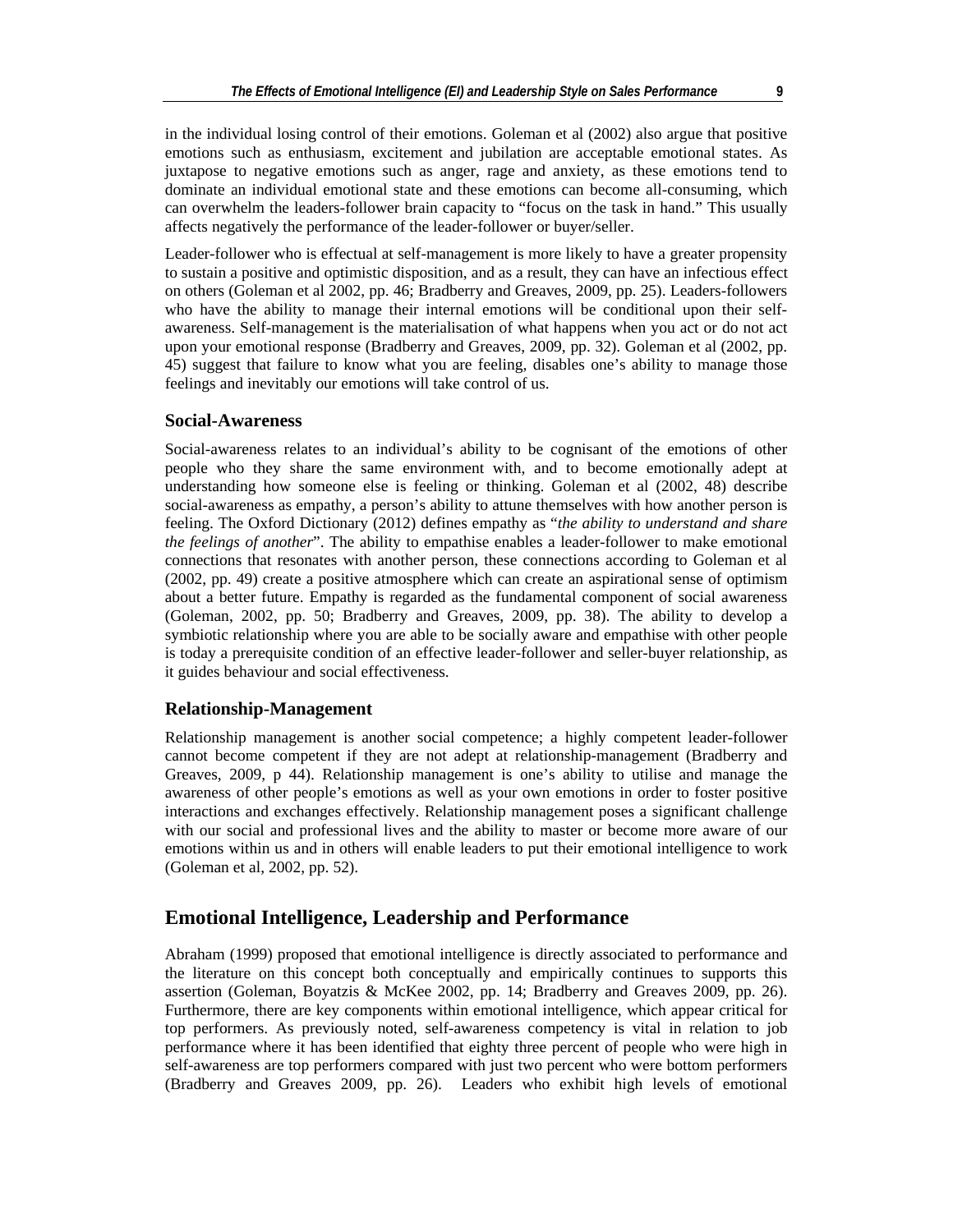intelligence have the capacity to dictate, determine and contribute to the overall emotional intelligence of their followers; they also set the emotional mood of the team dependent upon their own emotional state. In order for a leader-follower to benefit from emotional intelligence, they must try to understand the variables that make up emotional intelligence.

Goleman et al (2002, pp251) contend that emotional intelligence contributes to between eighty to ninety percent of the competencies that distinguish an outstanding leader compared to average leader, and if this assertion is accurate EI is critical for organisation success as it influences the performance of the leader-follower as well as buyer-seller. Leaders who are emotionally self-aware have the ability to recognise their innate emotional drivers and as a result, they are able to accurately recognise and manage their own emotional disposition including that of buyer-seller. Different leaders exhibit different leadership styles and in this context leaders have varying degrees of emotional intelligence and some leadership traits we would argue are more aligned to specific EI determinants.

Transactional leadership style would appear to have less EI acuity whilst transformational leaders would appear to be high in EI acuity. Both transactional and transformational leadership styles have been noted and the various characteristics that each leadership style possesses. Both styles influence the leader-follower relationship and performance. As previously noted, transformational leadership has the ability to enhance a salesperson's performance (Dubinsky et al, 1995, Jolson, 1996). Fetter, Mackenzie, Moorman and Podsakoff (1990) have suggested that transformational leaders are able to motivate their followers to perform over and above expectations by providing aspirational goals, articulating a vision and becoming suitable role models. This is in contrast to the transactional leadership style, which is prevalent within business (Bass 1985), and it is particularly prevalent within the sales environment, where the core objective for the sales person is to produce sales, for which they are rewarded through, salary commissions, bonuses, and incentives in exchange. These contingent reward behaviours (reward and punishment) have been suggested to have a negative effect on the follower and on their performance.

Despite the proposition that transformational leadership style alone will enhance a salesperson's performance, the findings have not been supported empirically (Dubinsky 1995). On the contrary, findings suggest that transactional leadership style may well have more of an effect on improving the salesperson performance (Avolio et al, 1988). Given the dynamics of literature reviewed, it has become evident that EI is critical in driving sales performance and in influencing the leadership style, which plays a crucial role within the organisational effectiveness spectrum. Whilst transactional and transformational leadership roles/styles are incongruous they are inextricably interrelated and symbiotic in nature as they both can engender performance but in varying dimensions within an organisation.

# **Managerial Implication**

A significant amount of research has been expended in order examine the effects of leadership styles, emotional intelligence and performance and this research represents a start at developing a new conceptual model which may well be useful for firms, leaders and sales practitioners. Emotional intelligence and leadership styles is not a general panacea for sales performance, however, they are necessary competencies which may underpin the salesperson's levels of effectiveness and where the leader may be able to maximise their potential. Within dynamic market environment leaders who have been able, to identify their own EI and the EI of others will be better placed to lead and to achieve greater performances.

In this context, the recruitment and selection process would become the first step in the assessment of EI and leadership style in addition to personality or experience. The manager would be required to become more diligent regarding the candidates levels of EI/leadership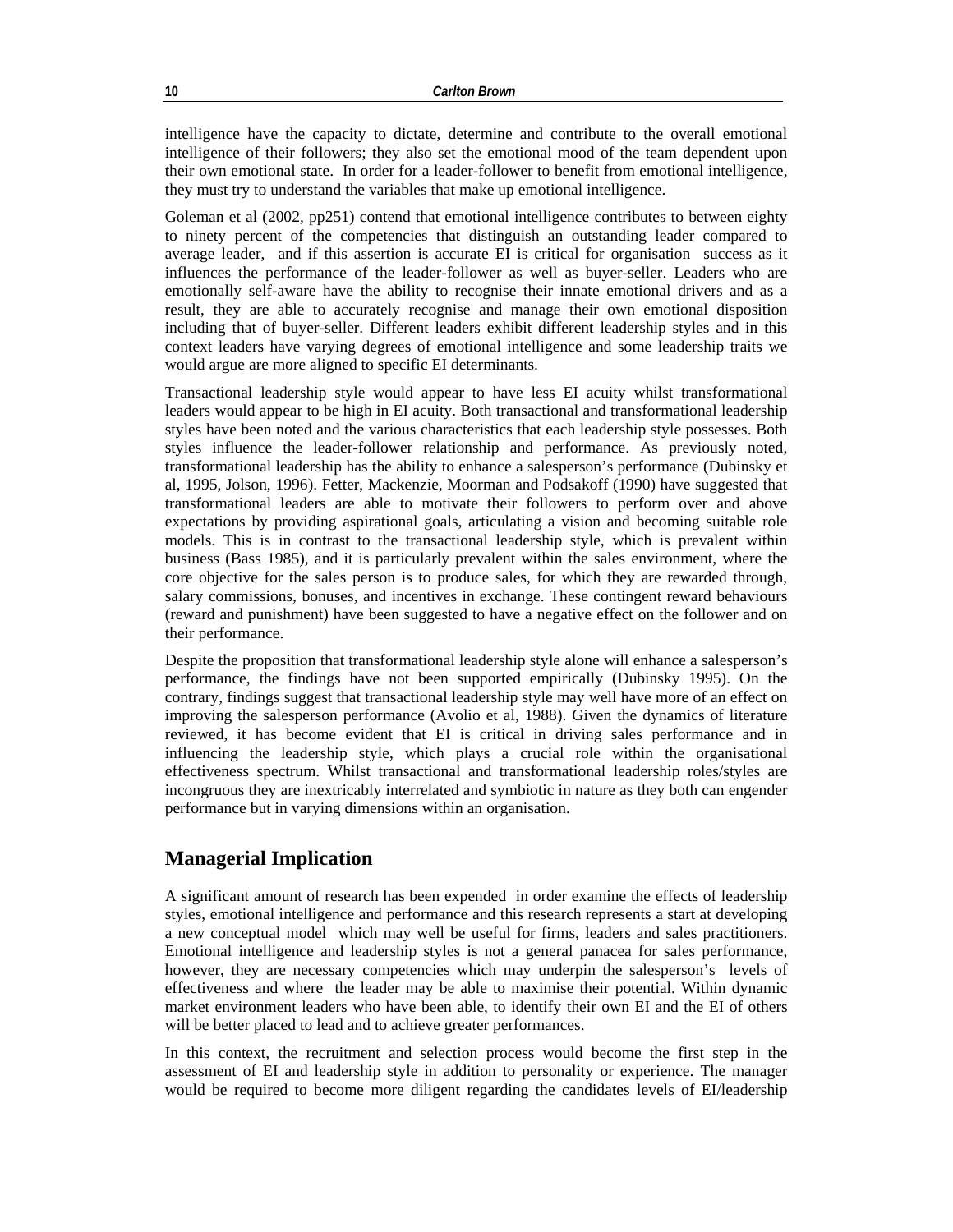style. Leaders may facilitate this by adapting current practices and by asking relevant questions during the interview process. In addition, organisations will have the opportunity to re-examine the leadership style throughout their business. A multifactor leadership questionnaire (MLQ) would help them to determine the style of leadership (transformational vs. transactional). This potentially has two benefits: (1) identify training needs in relation to EI / leadership (2) offering suitable training needs as to how to apply leadership style or EI in the management and performance of the salespersons.

# **Conclusion**

The aim of this paper was to examine the effects EI and leadership styles on sales performance. Whilst transformational leadership can be distinguished from transactional leadership styles, the nature and perception of the transformational leader can be regarded as key influencing factor and predictor of performance (Barling et al 1996). There is a common perception that transformational leadership style will enhance performance. Fetter, Mackenzie, Moorman and Podsakoff (1990) posit that transformational leaders are able to motivate their followers to perform over and above expectations. The transformational leader has the capacity to develop their followers by enabling them to buy in to the big corporate visions, goals and aspirations. Effective leaders practise transformational leadership, but they also utilise skills within the transactional leadership dominion. Whilst transactional leadership style is very prevalent within commerce and industry, it would appear to be incongruent to transformational leadership style. The transactional leadership style has become synonymous with compliance, rules, policies and procedures (Kelman 1958). Transactional leadership characteristics such as contingent-reward and management-by-exception underpin the transactional leadership style. Transactional leaders are not perceived as developers of people, or natural motivators, however, there are specific components within the transactional leader repertoire, which has a positive effect on performance.

In conclusion, the research suggests that there is a link between EI, transactional and transformational leadership styles and sales performance. Both transactional and transformational leadership styles and the level of emotional intelligence acuity can effect and determine the level of salespersons performance. This study is not empirical in nature and does not lend itself to broad generalisations to specific selling situations or when compared to different personalities, which offers scope for further research.

## **References**

- 1. A b r a h a m , R. (1999). Emotional intelligence within organisations: A conceptualisation. *Genetic, Social and General Psychology Monographs*, 125 (2): 209-219.
- 2. A d a i r , J. (1983). *Effective leadership; a self-development manual*. Aldershot: Gower.
- 3. A m m e t e r, P. A, B u c k l e y, R. M, D o u g l a s . C, F e r r i s, R. G and P r a t i, Melita, L (2003). Emotional intelligence, leadership effectiveness, and Team outcomes. *The international Journal of Organisational Analysis*, 11, 1, 21-40.
- 4. A s h f o r t h, B. E. and Humphrey, R. H. (1995). Emotion in the workplace: a reappraisal. *Human Relations*, 48, 97-125.
- 5. A v e r i l, J, R (1980). A constructivist view of emotion. In: Plutchik, R. & H. Kellerman (Eds). *Emotion: theory, research and experience*, 1, pp. 303-339.
- 6. A v l o n it is, J. G. and P a n a g o p o u l o s, G. N. (2010). Selling and Sales Management: an introduction to the special section and recommendations on advancing the sales research agenda. *Industrial marketing management*, 39, 1045-1048.
- 7. A v o li o, B. J. W a l d m a n, D.A and E i n s t e i n, W. O. (1988). Transformational leadership in a management game simulation. *Group and organization studies*, 13, 1, 59-80.
- 8. B a r n a r d , C. I. (1938). *The functions of the executive*. Cambridge, MA; Harvard university press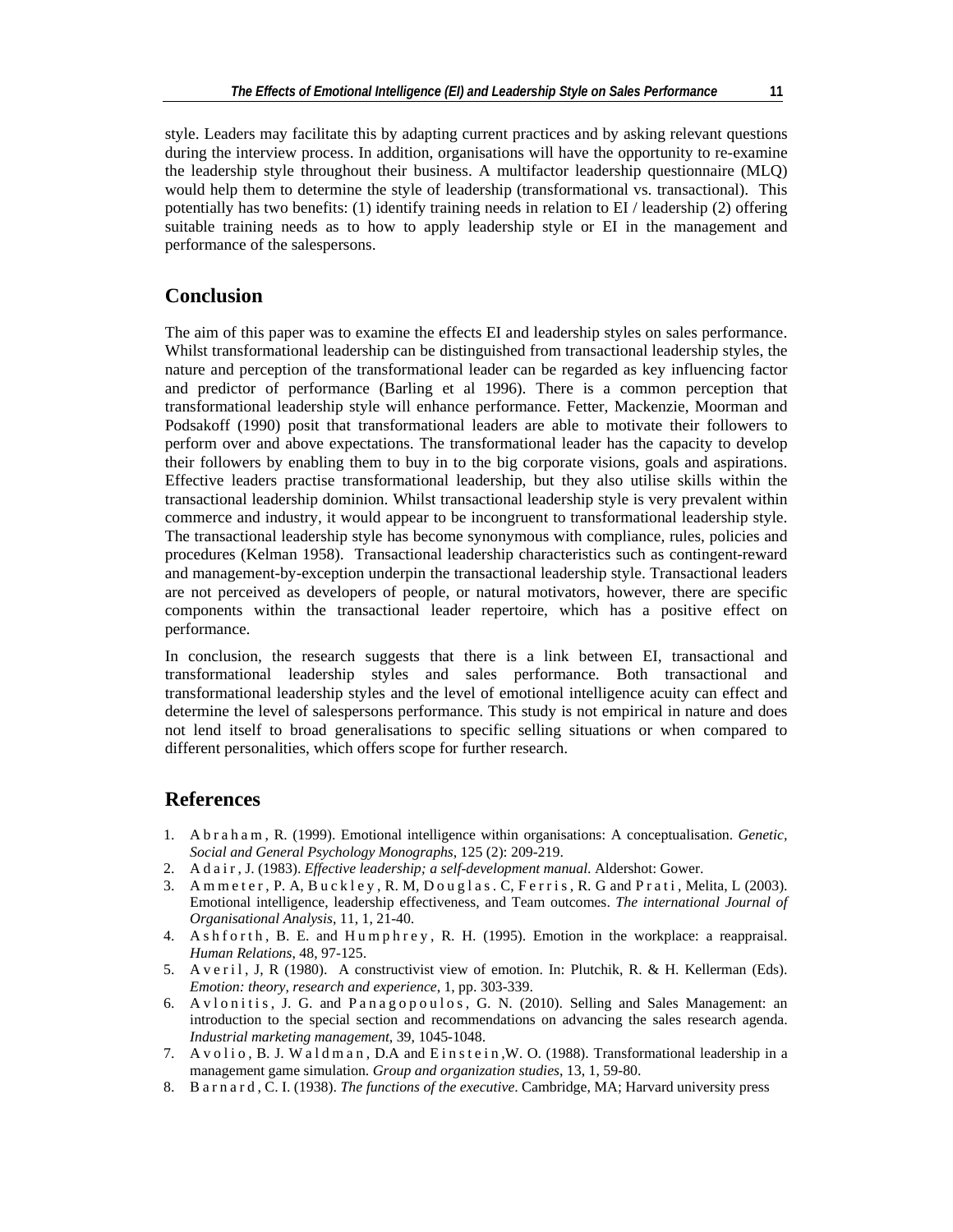- 9. B a r -O n , R. (1997). Bar-On Emotional Quotient Inventory: User's Manual. Multi Health systems.
- 10. Bas s, B. M. (1985). *Leadership and performance beyond expectations*. New York, NY: Free Press.
- 11. B a s s , B. M. (1990). From transactional to transformational leadership: learning to share the vision. *Organizational dynamics*, 18 :(3) 19-31
- 12. B a s s, B. M. and A v o lio, B. J. (1995). *Multifactor leadership questionnaire for research*. Palo Alto, CA: Mind Garden.
- 13. B a s s , B. M. (1997). Personal selling and Transactional and Transformational leadership. *Journal of personal selling and Sales Management*, 17, 3(summer), 19-28.
- 14. B ass, B. M, Seltzer, J. G and Numerof, R. E. (1989). Transformational leadership: it is a source of more than stress. *Journal of Health and Human Resource Administration*, 12(1) 174-185. M
- 15. B r a d b e r r y , T. & G r e a v e s , J. (2009). *Emotional intelligence 2.0*. San Diego: Talent Smart.
- 16. B r o w n, P. S. and P e t e r s o n, A. R (1993). Antecedents and consequence of salesperson job satisfaction: meta-analysis and assessment of causal effects. *Journal of marketing research*, 30 (February) 63-77
- 17. B u r n s , J. M. (1978). *Leadership*. New York, NY: Harper.
- 18. B r y m a n , A. (1992). *Charisma and leadership in organisations*. London; Sage.
- 19. Bycio, P., Hackett, R, D. and Allen, J, S. (1995). Further Assessment of Bass (1985) conceptualization of transaction and transformational leadership. *Journal of Applied Psychology*, 80 (4), 468-78.
- 20. Chonko, B., Howell, D. R and Bellinger, N. D. (1986). Congruence in sales force evaluation: relation to sales perceptions of conflict and ambiguity. *Journal of Personal Selling & Sales*, 6, 1, 35-47.
- 21. Churchill, A. G., Ford, M. N., Hartley, W. S. and Walker, C, O. (1975). Organizational Determinants of the Industrial Salesman Role Conflict Ambiguity. *Journal of Marketing*, 39 (January) 32-39.
- 22. C h u r c h i l l , A, G, F o r d , M, N., H a r t l e y , W, S and W a l k e r , C, O. (1985). The Determinants of Salesperson Performance: A meta-analysis. *Journal of Marketing Research*, VXXII, 103-18.
- 23. Churchill, A., G, Ford, M, N., & Walker, C, O. (2006). *Salesforce Management*. (8<sup>th</sup> ed.). New York: McGraw-Hill.
- 24. Chonko, B. L., Griasaffe, B, D., Jaramillo, F. and Roberts, A. J. (2009). Examining the Impact of Servant Leadership on Sales Performance. *Journal of Personal Selling and Sales management*, XXIX, 3 (summer), 257-275.
- 25. C h e r n i s s , C. (2000). *Emotional intelligence, what is it and what it matters?* Paper presented at the annual meeting for the society of industrial organizational psychology, New Orleans, LA April 15<sup>th</sup> 2000.
- 26. C r o n , L. W. (1984). Industrial salesperson development a career stage perspective. *Journal of Marketing*, 48 (fall), 41-52.
- 27. Darcy, T. and Kleiner, B. H. (1991). Leadership for change in a turbulent Environment. *Leadership and organisational development Journal*, 12(5): 12-16.
- 28. Dietz B, Verbeke W, & Verwaal E. (2011). Drivers of sales performance: a contemporary meta-analysis. Have salespeople become brokers. *Academy of marketing science*, 39, 407-428.
- 29. D u b i n s k y , J, A (1980). A factor analytic study of the personal selling process. *Journal of Personal Selling and Sales Management*, 26-33.
- 30. Dubinsky, A. J, Yammarino, M. A., Jolson, Y. F. J, and Spangler, W. D. (1995). Transformational leadership; an initial investigation in sales movement. *Journal of Personal Selling and Sales Management*, 15, 2, 17-29.
- 31. Du l e w i c z, V. and Higgs, M. J (2003). Design of a new instrument to assess leadership dimensions and styles. *Henley working paper series HWP 0311*. Henley-on-Thames, UK. Henley Management College.
- 32. Economist. (2009). Issue of 23 October 2009. Available on-line at www.economist.com. (Accessed 28 October 2009).
- 33. Eisenberg, N. & Fabes, R. A (1992). Emotion, regulation and the development of social competence. In: M. Clark (ed). *Review of personality and social psychology: emotion and social behaviour*. Newbury park, CA: Sage publication, 14, 119-150.
- 34. F i e l d e r , F. E. (1967). *A theory of leadership effectiveness*. New York: McGraw-Hill
- 35. Fielder, F. E. (1996). Research on leadership selection and training: one view of the future. *Administrative Science Quarterly*, 41: 241-250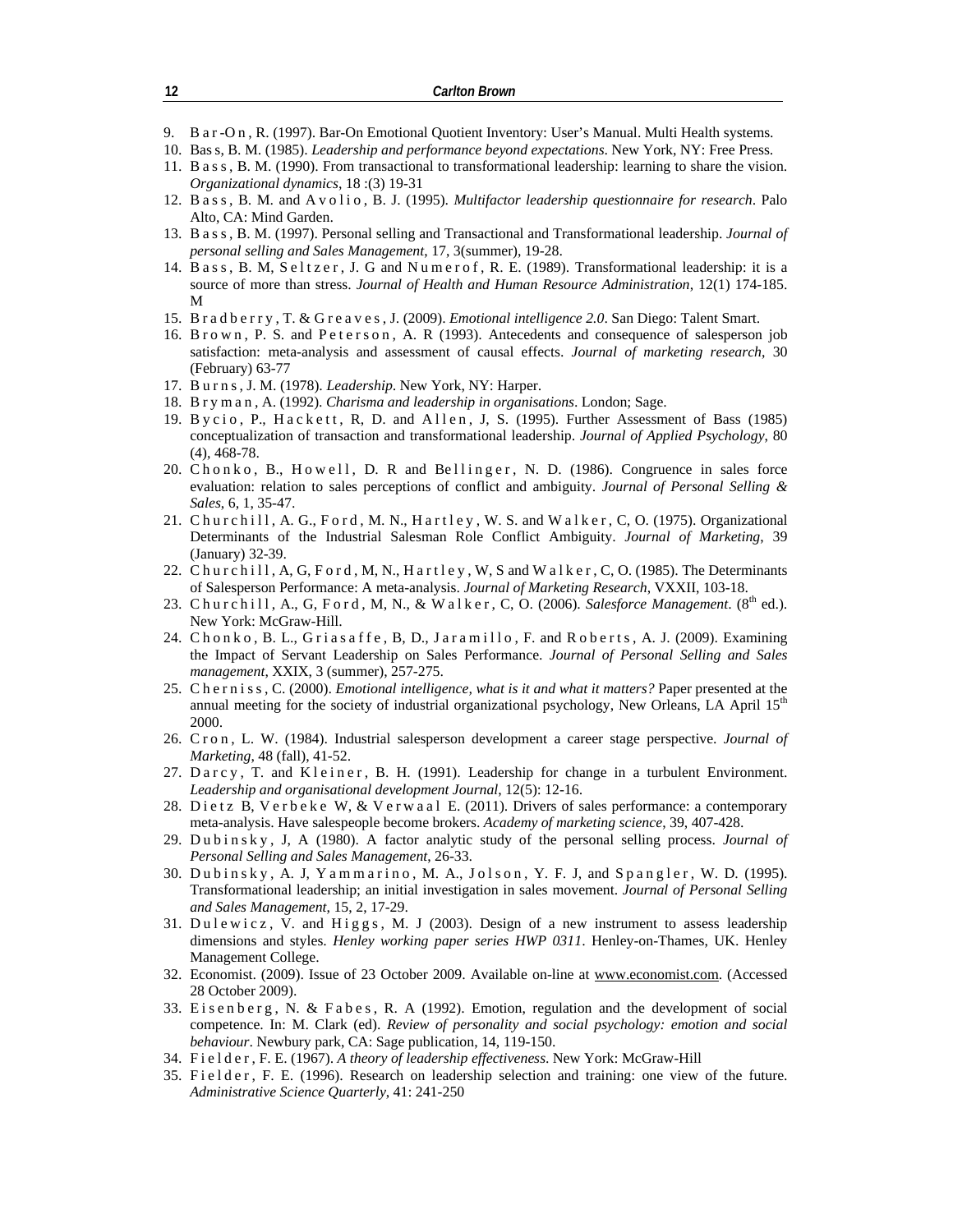- 36. G e o r g e J, M. (2000). Emotions and leadership; the role of emotional intelligence. *Human Relations*, 53, 190-210.
- 37. G o l e m a n, D (1995C). *Emotional intelligence: Why it can mater more than IQ*. London: Bloomsbury Publishing.
- 38. G o l e m a n, D. (1998a). What makes a great leader? *Harvard Business review*, November-December, 93-102.
- 39. G o l e m a n , D., Boyat zis, R. & McKee, A. (2002). *Primal leadership learning to lead with emotional intelligence*. Boston Massachusetts: Harvard business Press
- 40. H a n d y , C. (1993).*Understanding Organisations*. (4th ed.). London: Penguin Books.
- 41. H e n n e s s e y , J. T. (1998). Reinventing Government: Does Leadership make a difference. *Public administration review*, 58(6) 552-532.
- 42. H e r s h e y , P. & Blanchard, K. H. (1998). *Management of organizational behaviour*. (5th Ed). Englewood Cliffs, N J: Prentice hall.
- 43. H o u s e , R. (1971). A Path –goal theory of leadership. *Journal of contemporary business*, 81-97
- 44. H o u s e , R. J, S h a m i r . B (1993). *Toward the integration of Transformational Charismatic and visionary theories in leadership, the cutting edge*. Ed. Kames G, Hunt and Lars, L, Larson. Carbondale: Southern Illinois University Press.
- 45. H o w e l l , J. M and A v o lio, B. J (1993). Transformational Leadership, Transactional Leadership, locus of control and support for innovation: Key predictors of consolidated business unit performance. *Journal of applied Psychology*, 78:891-902
- 46. H u m p h r e y s , H, J. (2002). Transformational leader behaviour, proximity and successful services marketing. *Journal of services marketing*, 16, 6, 487-502.
- 47. Hunter, J. E. & Hunter, R. F, (1984). Validity and Utility of alternative predictors of job performance. *Psychological Bulletin*, 76 (1): 72-93.
- 48. Ingram, T. N., Schwepker, C. H. and Hutson, C. H. (1992). Why sales people fail. *Industrial marketing management*, 21, 225-230
- 49. J a w o r s k i , B. J and K o h l i , A. K (1991). Supervisory Feedback, Alternative Types and their impact on salespeople's performance and satisfaction. *Journal of marketing research*, 28, 190-201.
- 50. J o b b e r , D. & L a n c a s t e r , G. (2006). *Selling and sales management*. (7th ed.). Harlow: Financial Times Prentice Hall.
- 51. K e l m a n, C. H (1958). Compliance, Identification and Internalization; three processes of opinions change. *Journal of Conflict Resolution*, 2, 51-60
- 52. Kirkpatrick, S. A & Locke. E, A (1991). Leadership Traits do Matter. Academy of *Management Executive*, March, 44-60.
- 53. K o h l i , A, K. (1989). Effects of Supervisory behaviour: The role of the individual differences among sales people. *Journal of marketing*, 53(October) 40-50.
- 54. K o s h y , A. and R a m e n d r a , S. (2010). Determinants of B2B salesperson performance and effectiveness, a review and synthesis of literature. *Journal of business and industrial marketing,* 25/7, 535-546
- 55. Kuhnert, W. K, Lewis, P (1987). Transactional and Transformational Leadership: A Constructive Development Analysis. *Academy of Management Review*, 12(4): 648-657
- 56. L i k e r t , R. (1961). *New Patterns of management*. New York: McGrew-Hill
- 57. Mackenzie, B, S., Rich, A. G and Podsakoff (2001). Transformational and transactional leadership and salesperson performance. *Journal of the Academy of Marketing science*, 29, 2, 115- 134.
- 58. M a h o n e y , T. A., J a r d e e , T. H and A l l e n , N. N. (1960). Predicting Managerial Effectiveness. *Personal Psychology*, summer: 147-163.
- 59. M a y e r , D. and G r e e n b e r g , M. H. (1961). What makes a good salesman. *HBR*. March –April.
- 60. M a y e r , J. D and S a l o v e y , P. (1997). What is Emotional Intelligence. In: Salovey, P and Sluyter, D. (eds). *Emotional development and emotional intelligence, implication for educators*: New York: Basic books, 3-31.
- 61. M on c rief, W. C. (1986). Selling Activity and Sales positions Taxonomies for Industrial Salesforce, *Journal of Marketing Research*, 23 (August) 261-270.
- 62. Muller & Turner, J. R (2005). Cultural differences in project owner-manager communication. In: D. P. Slevin, D, I, Cleand & J. K. Pinto. (Eds). *Innovation-Project Management Research.*  Newton square, PA project management institute.
- 63. M u l l i n s , L. J. (1999). *Management and organisational behaviour*. London. Financial times